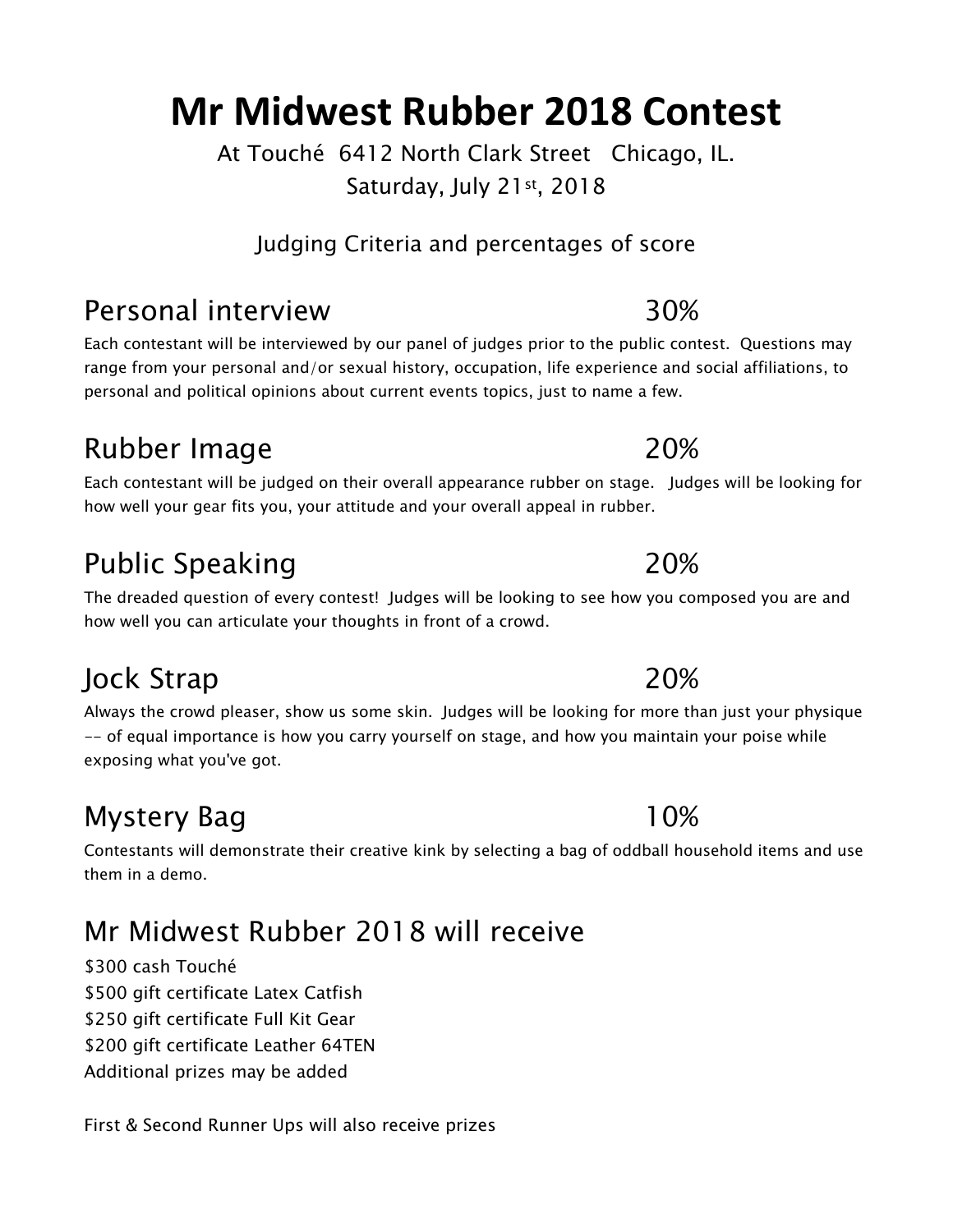### The rules

All contestants must be legally identified as male, and be 21 years of age or older.

Completed application (both pages) and sign wavered must be submitted to the bar by 9 pm Friday, July 20th, 2018.

The use of any illegal drugs will result in dismissal.

Consumption of alcohol during the contest is prohibited.

Nudity is not permitted; by law, your genitals and anus must be covered.

### Weekend Schedule of Events

Note: Location of all events will be Touché 6412 North Clark Street, Chicago, IL unless noted otherwise. \*Mandatory attendance for contestants. This is a tentative schedule of events as of 06/15/18, additional events may be added.

### Friday, July 20th

9pm - Contestants must register with MWR contest officials for a brief contestant meeting. \* 10 pm - Welcome Meet & Greet party with formal introductions of contestants and judges.\*

# Saturday, July 21st

Noon- 5pm Fetish Flea Market 1-4pm KINK U presented by the Titans of the Midwest 2 pm - Contest interviews at Gerber/Hart Library 6500 North Clark Street\* 8pm - Contestants must report for contest\* 9pm – Mr Midwest Rubber 2018 Contest\* Midnight – GEAR Night strict dress code in Club Room

### Sunday, July 22nd

11am – 2pm Bounce Back Rubber Brunch Andersonville Brewing Company 5402 North Clark Street 2pm 4 am Sunday Beer Bust at Touche' 4-7pm Rubber Melt down Party lube wrestling & raffles benefit for MWR travel fund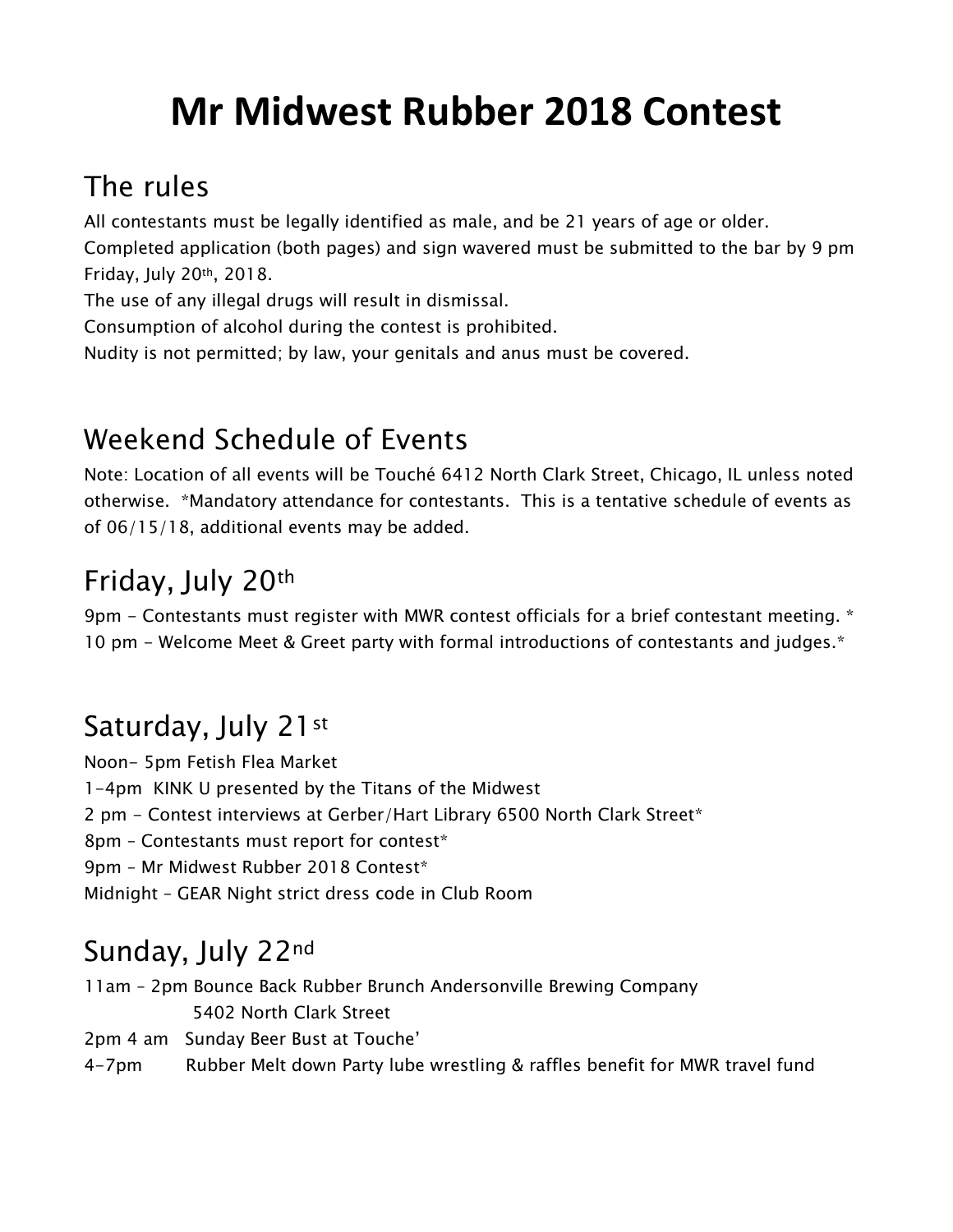Contestant application

Please print clearly

| Name                            |                                 |                                                                                   |
|---------------------------------|---------------------------------|-----------------------------------------------------------------------------------|
|                                 |                                 |                                                                                   |
| Address                         |                                 |                                                                                   |
|                                 |                                 |                                                                                   |
| Email                           |                                 |                                                                                   |
| Phone                           | _______________________________ | Date of Birth ____________________                                                |
|                                 |                                 | Age _______________ Height ________________ Weight ___________________            |
|                                 |                                 | Are you single? ________ In a relationship? _________ If so, how long?___________ |
|                                 |                                 |                                                                                   |
|                                 |                                 |                                                                                   |
|                                 |                                 |                                                                                   |
|                                 |                                 |                                                                                   |
|                                 |                                 |                                                                                   |
| Hobbies & interests ___________ |                                 |                                                                                   |
|                                 |                                 |                                                                                   |
|                                 |                                 |                                                                                   |
|                                 |                                 |                                                                                   |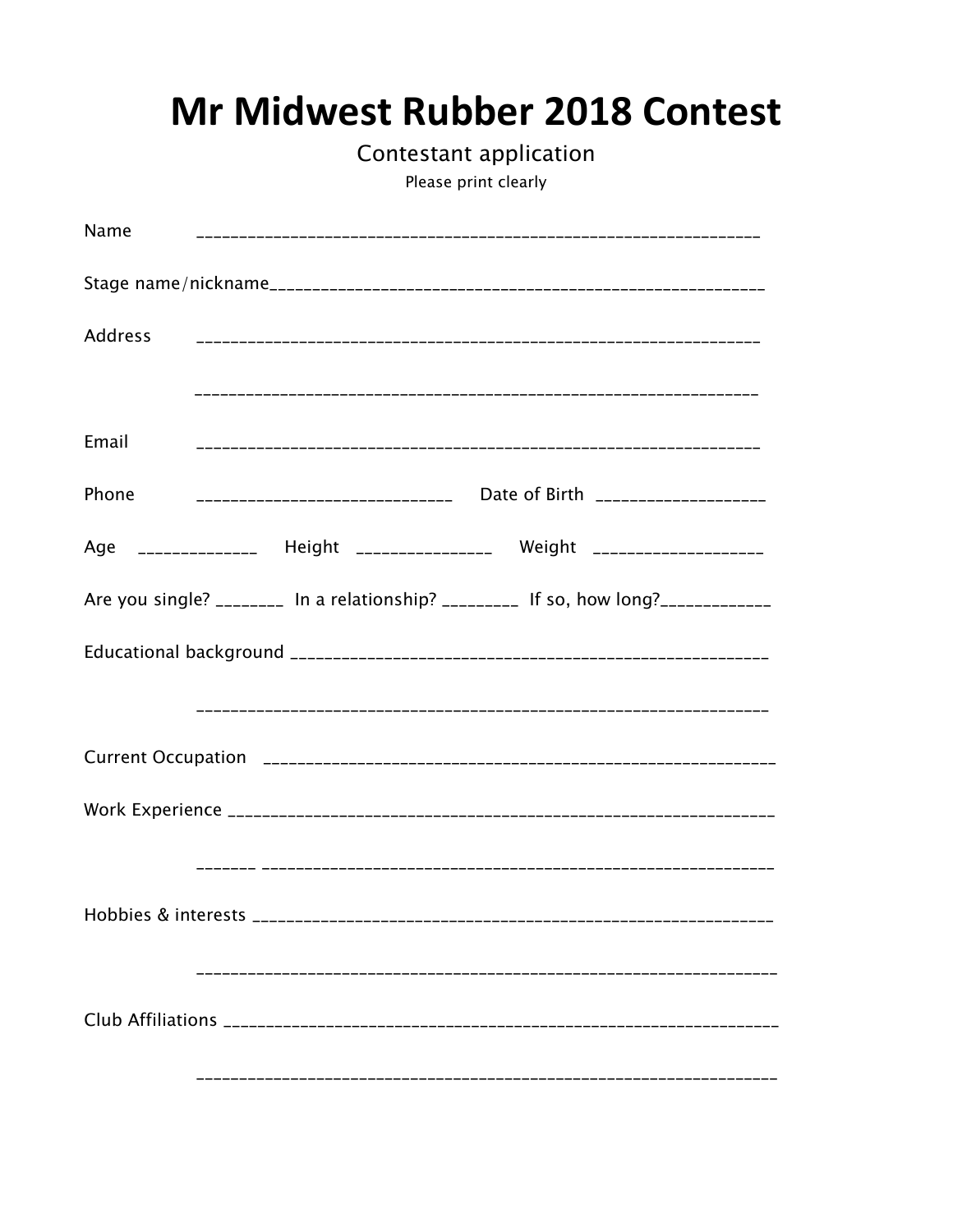| Goals if you are selected Mr Midwest Rubber |  |
|---------------------------------------------|--|
|                                             |  |
|                                             |  |
|                                             |  |
|                                             |  |
|                                             |  |